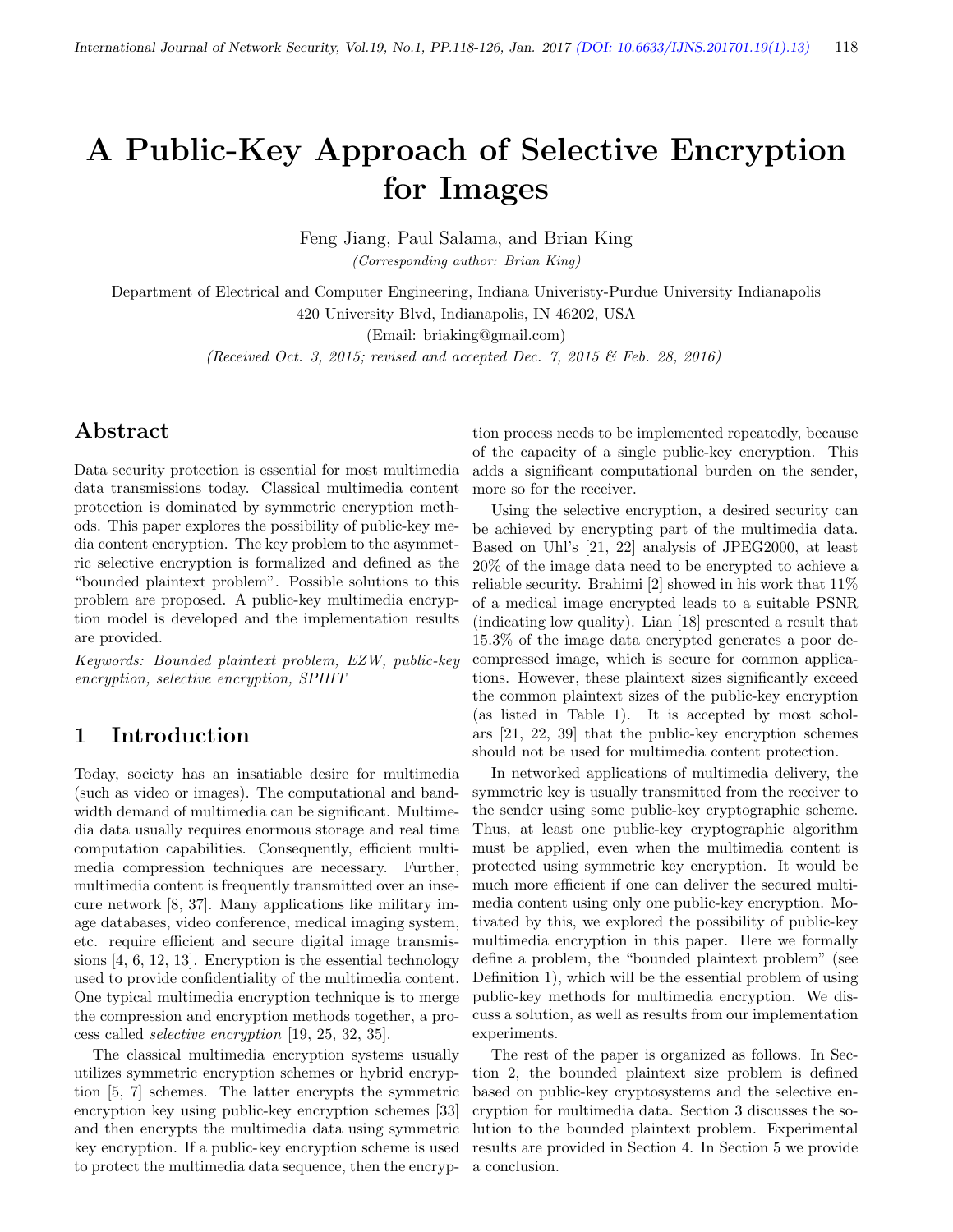# 2 The Bounded Plaintext Problem

Common public-key cryptosystems include: RSA, El-Gamal, Elliptic Curve El Gamal, etc. In a public-key cryptosystem there are two keys, a public key and a secret key. The two keys are mathematically related, but it is "computationally infeasible" to determine the secret key from the public-key [33]. The "feasibility" is related to a computationally "hard" problem. Many of the public-key cryptosystems are related to one of three hard problems: the integer factoring problem, the discrete-log problem and the elliptic curve discrete log problem.

Typically the security of a secure cryptosystem is based on a time period. That is, if there is no known attack on a cryptosystem, then the only remaining attack is some type of key search (such as a factoring algorithms, Pohlig-Hellman, etc.). Such algorithms tend to run in exponential time and are useful when they are able to run for sufficient amount of time or when the key is small. There has been several studies concerning public-key cryptosystems and the appropriate keysize for a given time period [9, 11, 14, 16].

A parameter that determines the security of a secure public-key cryptosystem is typically a fixed year, such that the time difference between the end of the fixed year and the current date provides a duration for a key search algorithm to determine the key. Thus, once one fixes a year, then a lower bound on the key size is provided.

We refer to a secure plaintext size as the "bound" on the plaintext size for keys secured until a given year. The secure plaintext size for these three problems, for the year 2015, is given in Table 1. Here, the problems have been analyzed with several analysis approaches such as Lenstra [16], etc.

Table 1: Plaintext length (bits) of public-key encryption secured for the year of 2015

| Analysis       | Factoring | Discrete  | Elliptic Curve |
|----------------|-----------|-----------|----------------|
| Approach       |           | Logarithm | Logarithm      |
| Lenstra $[16]$ | 1248      | 1613      | 154            |
| Lenstra $[14]$ |           |           |                |
| Updated        | 1350      | 1245      | 156            |
| ECRYPT II [11] | 1248      | 1248      | 160            |
| NIST           | 2048      | 2048      | 224            |
| ANSSI<br>[9]   | 2048      | 2048      | 200            |

The "hardness of a problem" is often measured against the problem (input) size. For example RSA is related to the integer factoring problem. Currently, factoring a 1248 bit composite integer is considered infeasible. Consequently a secure plaintext length for RSA is approximately 1248 bits. In general, for a given public-key cryptosystem, if one fixes the parameter(s) to a security level for the underlying hard problem, then one has bounded the plaintext size to the given  $level<sup>1</sup>$ .

For example, if once we adopt 1248 bits RSA in our multimedia data encryption, then we can support plaintext size up to 1248 bits. Throughout we will use  $\Delta$  to represent the security level parameter.

Selective encryption  $(S\mathcal{E})$  [19, 25, 32, 35] has been proposed and applied to multimedia encryption by scholars in recent years. The concept of selective encryption is to selectively encrypt part of the multimedia data. The two basic parts of selective encryption are the selection process  $S_{proc}$  and the encryption process  $E_{proc}$ . The  $E_{proc}$ is considered to be a typical cryptographic algorithm encrypting the plaintext  $M$ , where  $M$  is a subset of the multimedia sequence Seq. For example, in  $[24]$ , a certain bitplane of the image sequence is selected to encrypt, the subset M, in this case, is the selected bitplane from all bitplanes.

It was shown by Hellman [10] that compressing data before encrypting it, increases security in the sense that more ciphertext will be needed to determine the encryption key than if the data had been encrypted directly. To improve the encryption efficiency, the selective encryption is usually performed in some transformed signal domain and integrated within the compression process. For example, [25, 40] implemented the encryption in the frequency domain, [19, 35, 38] integrated the selective encryption with compression techniques. In our previous work[28], only the beginning part of the compressed image sequence is encrypted to increase the encryption efficiency.

An efficient selective encryption is a selective encryption scheme:

$$
\mathcal{SE} = (S_{proc}, E_{proc}, \Delta, Comp) \tag{1}
$$

where selection process  $S_{proc}$  is accomplished in some domain  $D_m$  (multimedia compressed sequence), after using compression technique  $Comp(\cdot)$ , such that the most informative part of the original data is selected and encrypted generating a required security level  $\Delta$ . Here,  $E_{proc}$  is the encryption process,  $\mathcal{M}_{se}$  is the plaintext space and  $\mathcal{C}_{se}$  is the cyphertext space.

As noted earlier, in a selective encryption scheme the encryption scheme used will be selected to satisfy the security parameter  $\Delta$ .

However, to evaluate the security of the selectively encrypted data sequence (ciphertext), the whole sequence needs to be evaluated. We recognize that part of the sequence remains in the clear, so one cannot claim the data sequence is secure at a level of  $\Delta$ . One will have to explicitly design the selection process  $S_{proc}$  and evaluate the security of the resulting data sequence accordingly.

When we use the term a *secure selective encryption* scheme, we mean that the entire multimedia data sequence, which includes the selectively encrypted data as well as the data that has not been encrypted, is secure against the known selective encryption attacks.

For example,  $Comp = JPEG 2000$ ,  $S_{proc} = first 20 %$ of the multimedia compressed sequence and  $E_{proc}$  =128 bit AES. The key size 128 for symmetric key is secure

<sup>1</sup>By security level, we are referring to a period of time or year, for which the secret key is secure against any known attacks.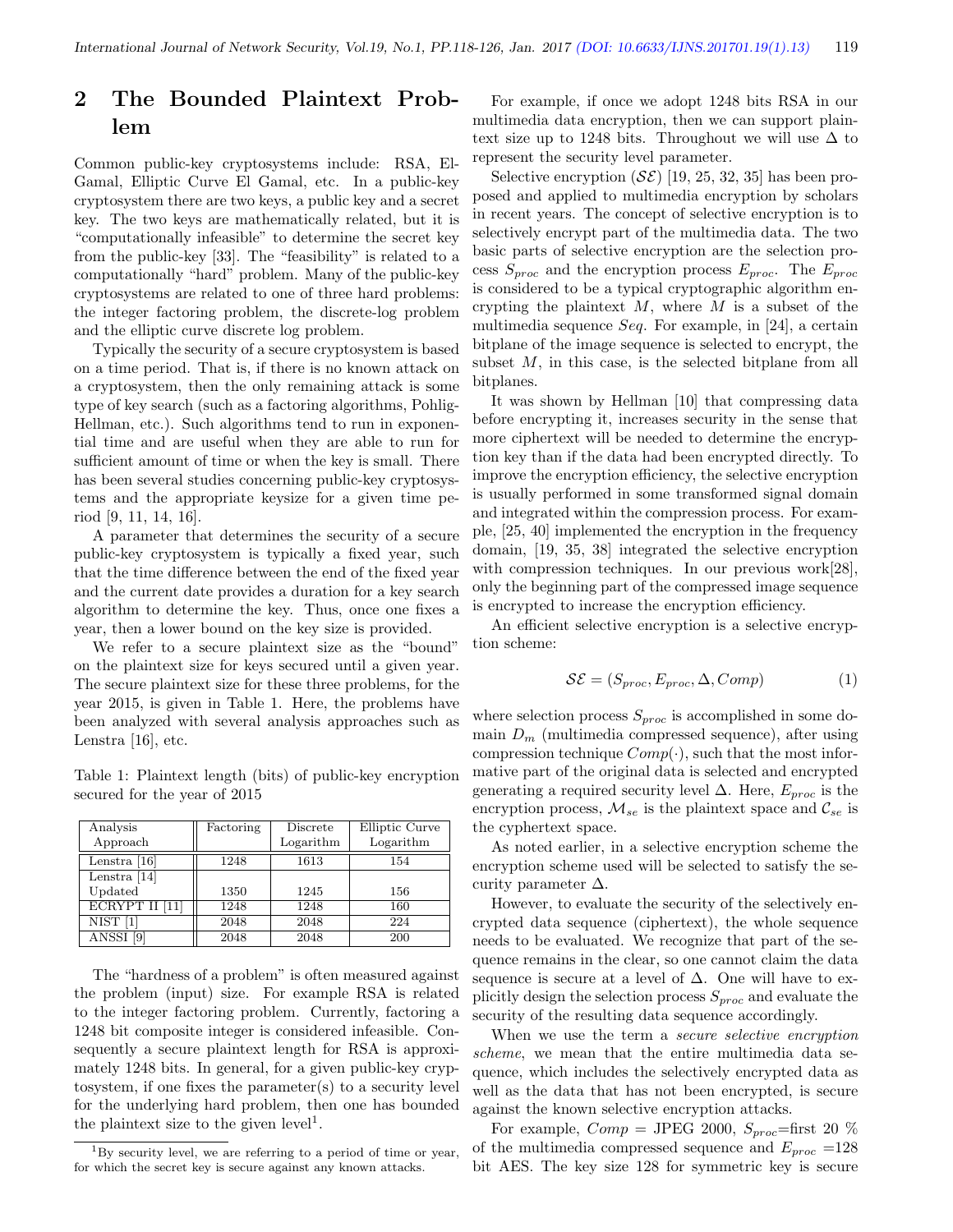$\Delta =$  year 2090.

Definition 1. Bounded Plaintext Problem:  $(E, \Delta)$ Given a public-key encryption algorithm E and a desired security level  $\Delta$ , the plaintext size is bounded in bit length. For these fixed parameters, does there exist a secure selective encryption scheme  $\mathcal{S}\mathcal{E} = (S_{proc}, E_{proc}, \Delta, Comp)$ in which the encryption process  $E_{proc}$  is the public-key encryption algorithm E that is applied exactly once.

For example, if one is given  $E_{proc} = RSA$  and security parameter  $\Delta = year$  2015, then the plaintext size is limited to 1248 bits according to [16]. Thus one can only encrypt 1248 bits of the image. We have seen, via literature, that the compression scheme JPEG 2000 requires a substantial percentage of the image to be encrypted [21, 22]. Thus for  $(E, \Delta) = (RSA, 2015)$ , if there exists a secure selective encryption scheme then the compression scheme cannot be JPEG 2000.

The essential task to solve the bounded plaintext problem is to determine the compression scheme  $Comp(\cdot)$ , which generates very high information rate [23] in a small locality, where the remaining data is provides significantly less information and then determine  $S_{proc}$ .

# 3 Solving The Bounded Plaintext Problem

#### 3.1 Rate-scalable Wavelet Compression

A rate scalable compression [28, 31] technique allows compressing the multimedia data once and decompressing it at multiple data rates or quality. The user can stop the decompression process at any point of the compressed bitstream. A higher bit rate or bandwidth leads to a better decompression quality. There are several rate-scalable compression techniques, such as Embedded Zero tree Wavelet (EZW), Set Partitioning In Hierarchical Trees (SPIHT) and JPEG2000 [17]. EZW and SPIHT compressions are typical implementations of the initial rate scalable theory. Given a rate scalable compressed multimedia sequence, the more bitstream the user can decompress, the higher quality the user can achieve. The rate scalable compression process guarantees the user always get the "best" representation of the multimedia data with limited resources or computing capability. Typical rate scalable compression techniques are developed based on wavelet transform of the original data. The compression is performed to reduce the data dependency within the wavelet transformed frequency domain. As the inherent multi-resolution [27, 30] characteristic of the wavelet transform, the compression process is implemented from the most significant element to the least significant element successively. It is reasonable to expect that the information rate is much higher at the beginning part of the compressed sequences. We first performed the information rate test by using the EZW compression and then

according to [9] until year 2090, so security parameter implemented both EZW and SPIHT compressions in our pilot encryption/decryption system.



Figure 1: Decompression quality change through the whole bitstream



Figure 2: Decompression quality change within the first 2048 bytes

### 3.2 Testing Rate-scalable Wavelet Compression as a Solution to Bounded Plaintext Problem

#### 3.2.1 Information Intensity Test

It is well know that the decompression quality increases by increasing decompression bitstream length. To test the information rate of the compressed bitstream, we successively increased the length of the selection of the bitstream and feed that into the decoder. The decoded image quality is calculated and plotted. As shown in Figure 1, Figure 2, three different images are tested, the decompression quality is gradually increased by increasing the decoding bitstream length. However, the decompression quality is not increased in a constant speed. Figure 2 is a concentrated version of Figure. 1. The decompression quality is increased greatly by only decoding the first 2048 bytes of the whole bitstream and the decompression quality increases at a much higher speed when the decoding bitstream length is small. Therefore, it is possible to find a small part of the entire bitstream representing the most significant information of the entire image. Our hypothesis was proven to be practical.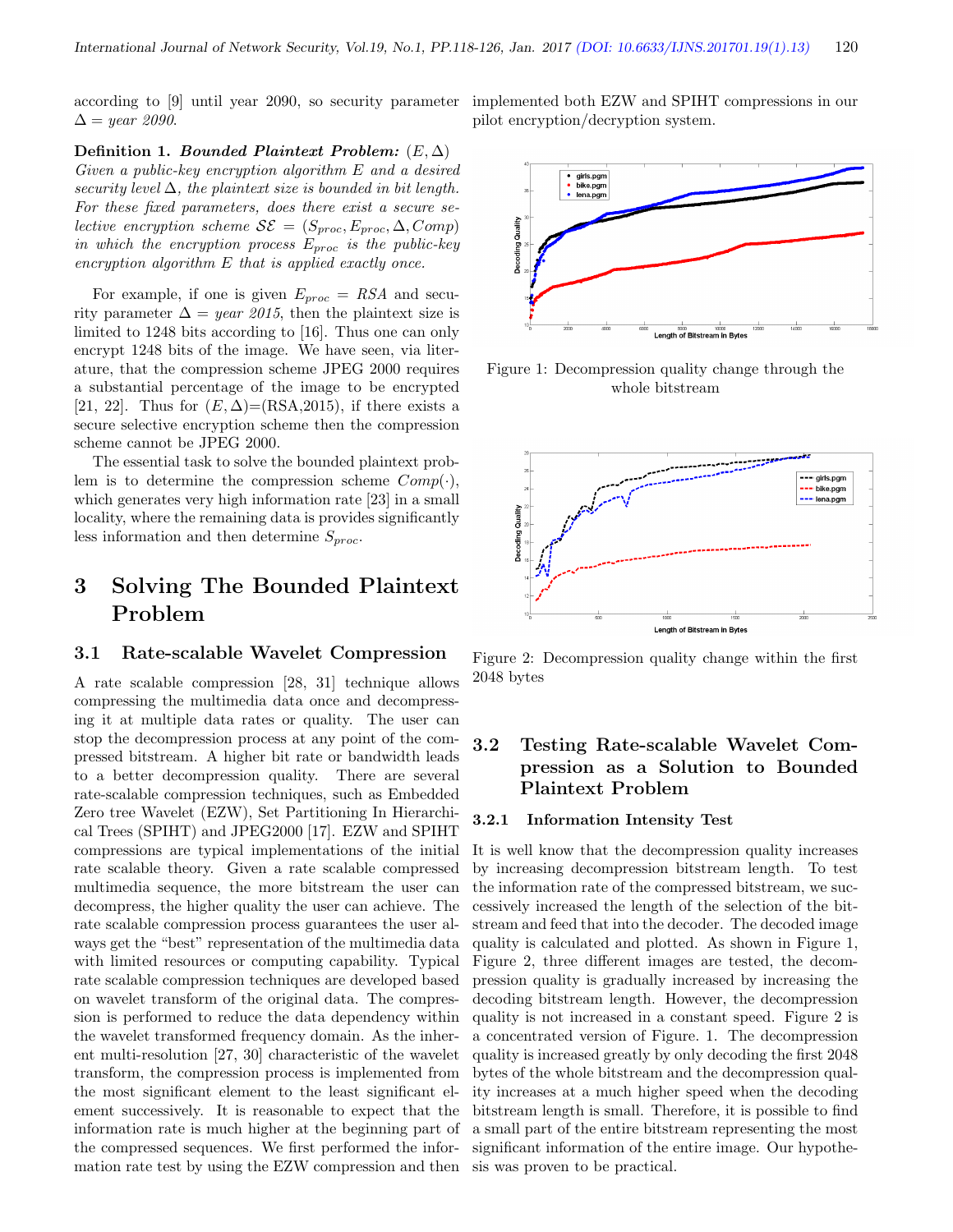The experimental result also confirms the characteristics of wavelet compression in terms of applying such compression technique in this setting. Usually, the low frequency coefficients of the image are compressed first and the marked as the most important elements. The decoder can retrieve the background color of the image first and retrieve the detailed image features successively in the decoding process. The information rate at the beginning part of the compressed bitstream is much higher than the other parts.

#### 3.2.2 Correlation Test

However, it is still too early to argue that hiding the initial part of the bitstream will secure all the useful information of the image, if it is possible to recover the beginning part by any other correlated bitstream. Our next experiment tested the correlation between a selected bit sequence at the initial part and a later part of the compressed sequence.

The first 224 bits (excluding the header part) of the compressed sequence is selected as a target sequence according to the public-key plaintext size in the Table. 1. To fully test the correlation between the target sequence and all the other bit sequences within the bitstream, we sampled through the entire bitstream uniformly and generated 250 sequences with same bit length as the selected targeted sequence. The correlation test was performed for three  $512\times512$  grayscale images, "lena.pgm", "girls.pgm" and "bike.pgm". The goal of the correlation test is to check the relationship between two bit sequences in bit length  $n$ , denoted as bitstream  $X$  and bitstream  $Y$ .

In our experiment, we noticed that the general statistical correlation calculation

$$
r_{xy} = \frac{\sum_{i=1}^{n} (x_i - \bar{x})(y_i - \bar{y})}{\sum_{i=1}^{n} (x_i - \bar{x})^2 \sum_{i=1}^{n} (y_i - \bar{y})^2}
$$
(2)

was not a good fit here because the samples  $x_i$  and  $y_i$ can only take on value "0" or "1" in a bitstream. Thus different bitstream pairs with different patterns but same hamming weights will generate same correlation values. Consequently, we adopted the correlation coefficient  $C_{XY}$ test designed for bit sequences as described by Menezes et. al. in [20]. For  $X = x_1, \ldots, x_n$  and  $Y = y_1, \ldots, y_n$ ,  $C_{XY}$  is defined as

$$
C_{XY} = \frac{2(A(X, Y) - \frac{n}{2})}{\sqrt{n}},
$$
\n(3)

where

$$
A(X, Y) = \sum_{i=1}^{n} (x_i \oplus y_i).
$$
 (4)

Here  $A(X, Y)$  represents the Hamming distance between X and Y,  $\oplus$  denotes the XOR operator and  $\sum$  denotes the summing of bits which differ between  $X$  and  $Y$ .

The correlation test result  $C_{XY}$  approximately follows a Normal  $N(0, 1)$  distribution when  $n \geq 10$  [20]. A twosided test is applied. The hypothesis, "the two sequence

Table 2: Absolute correlation value between the selected bitstream and other bitstreams

| image | largest absolute | average absolute |  |
|-------|------------------|------------------|--|
|       | correlation      | correlation      |  |
| lena  | 2.539            | 0.8128           |  |
| girls | 3.0535           | 0.8054           |  |
| bike  | 3.0735           | በ 77             |  |

are uncorrelated" serves as the null hypothesis  $H_0$ , and the alternative hypothesis, "the two sequences are correlated" is denoted by  $H_1$ .

The correlation between the target sequence  $X$  and the other 250 sampled sequences generated from the data in clear were tested. Among the 750 correlation values for the three testing images, the largest correlation value is 3.07 in absolute value, 747 out of the 750 absolute correlation values are lower than 2.5758. According to the standard normal distribution  $N(0, 1)$  [36], with the significance level  $\alpha = 0.005$ , we will rarely reject the null hypothesis, i.e. rejecting that the two tested sequences are uncorrelated. Thus, one can be very confident that the high information sequence is not correlated with the sequence generated from the data in the clear.

Table 3: Plaintext length and decompression image quality of EZW sequences

| image | size             | plaintext length (bytes) | <b>PSNR</b> |
|-------|------------------|--------------------------|-------------|
| lena. | $512 \times 512$ | 16                       | 7.79        |
| lena  | $512 \times 512$ | 16                       | 7.77        |
| lena  | $512 \times 512$ | l 6                      | 8.24        |

#### 3.2.3 Decompression Quality Test

We then tested the decompressed image quality. We applied the decompression process to a sequence consisting of the image bitstream but where a small part of the initial bitstream is scrambled. As shown in Table 3, if a small part of the sequence is corrupted then this could cause severe intelligibility loss.

From the above experiments, we discovered that the rate scalable compression technique, such as EZW, generates a bitstream with decreasing information rate. In fact, the SPIHT compression technique, which is not discussed in this section, has proven to have the same characteristic.

It is included in the implementation results. The information rate is highest at the initial part of the bitstream. A small part of the bitstream lost or ruined in this part destroys the decompression process and the lost part cannot be recovered by any of the remaining bits of the bitstream.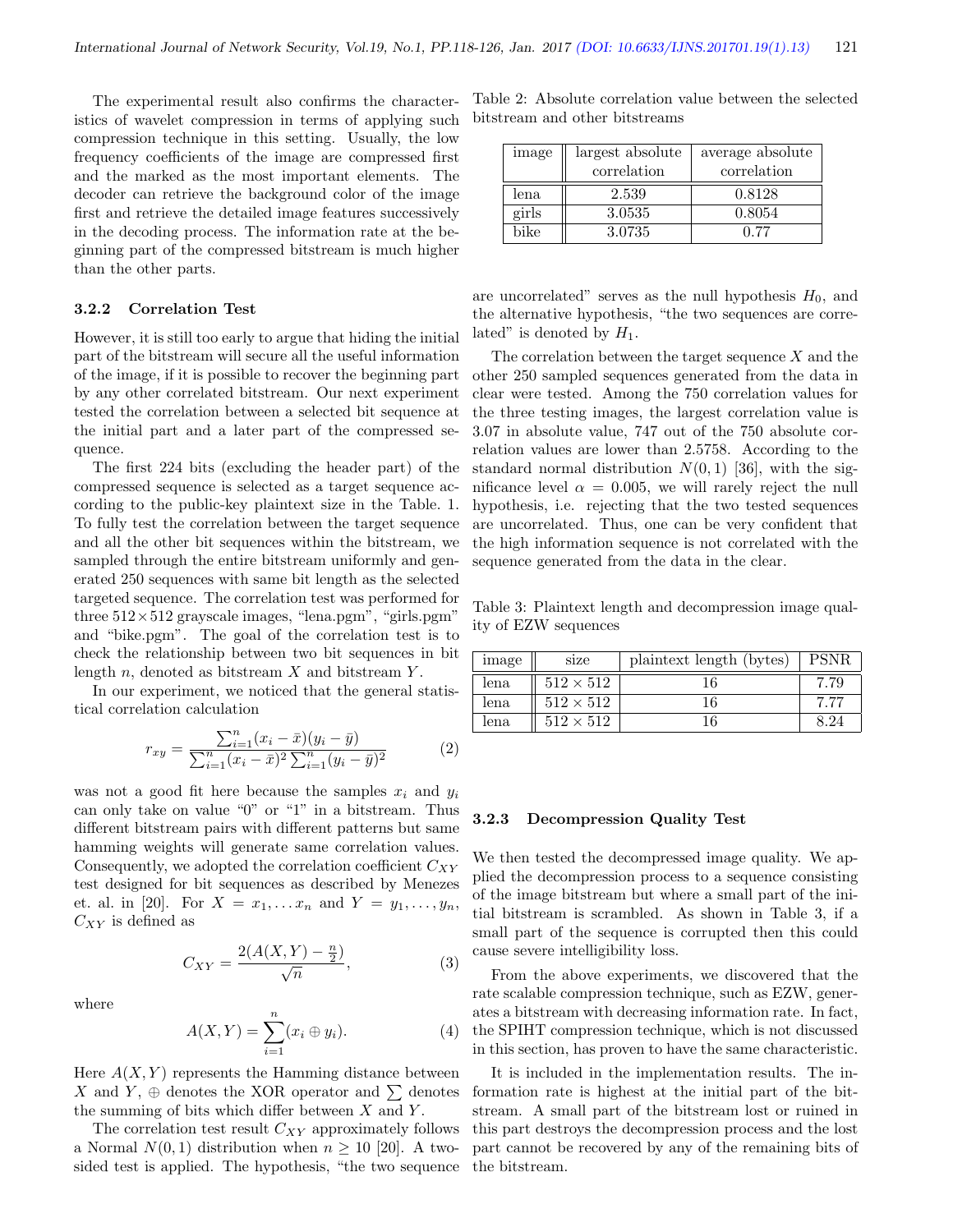### 3.3 Using Public-key Cryptosystems in a Selective Encryption Scheme

The encryption and decryption process of our publickey selective encryption model can be represented by  $(E, D, \mathcal{K}_{sk}, \mathcal{K}_{pk}, \mathcal{M}, \mathcal{C})$  with the secret key space  $\mathcal{K}_{sk}$  and public key space  $\mathcal{K}_{pk}$ . E is the encryption algorithm of selective encryption  $\mathcal{S}\mathcal{E}$  we defined in Equation (1). D is the compression output sequence of the compression technique Comp defined in Equation (1). The plaintext M is one plaintext of the plaintext space  $\mathcal{M}_{se}$  defined in Equation (1) and  $\Delta$  is the required security level. Let  $n$  denote the plaintext bound in bits and  $h$  denote the number of bits of the parameters within the header that need to be encrypted. The procedures of encryption and decryption are described in Algorithm 1 and Algorithm 2, respectively.

Algorithm 1 Encryption process of the public-key selective encryption

Public key encryption:  $(E, D, \mathcal{K}_{sk}, \mathcal{K}_{pk}, \mathcal{M}, \mathcal{C})$ user: public key pk

Security parameter:  $\Delta$  which implies n bit plaintext bound

input: Image I

- 1:  $D = Comp(I)$
- 2:  $H = header$  of I and h bits of H need to be secured 3: For bit  $b \in D \cup H$ ,

$$
S_{proc}(b) = \begin{cases} 1 & b \in H \text{ and } b \text{ needs to be secured} \\ 1 & b \in D \text{ and } b \text{ is among first } n - h \text{ bits} \\ 0 & \text{otherwise} \end{cases}
$$

- 4: Let  $\mathbf{b} = (b_{1_1}, \ldots, b_{i_n})$  where  $S_{proc}(b_{i_j}) = 1$ .
- 5: Map **b** to  $m_{\mathbf{b}} \in \mathcal{M}$
- 6: Let **r** denote the set  $(\nu_1, \ldots \nu_t), \nu_i \in D \cup H$  which  $S_{proc}(\nu_i) = 0.$
- 7: Let  $\mathbf{o} = (E_{\mathsf{pk}}(m_{\mathbf{b}})||\mathbf{r})$
- 8: Return the selective encryption ciphertext o

The public-key encryption algorithm we applied our work to is elliptic curve cryptography, which is well recognized as a bandwidth friendly type of public-key encryption. To form a general solution of the bounded plaintext problem, we select a public-key algorithm (elliptic curve encryption) with relatively small plaintext size.

Elliptic curve cryptography is defined over some finite field F. For  $a_i \in \mathbb{F}$  for  $i = 1, \dots 5$ , the elliptic curve E is a set of all points in  $\mathbb{F} \times \mathbb{F}$ , which satisfy an equation of the form

$$
y^2 + a_1xy + a_2y = x^3 + a_3x^2 + a_4x + a_5,
$$
 (5)

as well as the point of infinity  $\mathcal{O}$ .

There is a natural addition defined over  $E$  and so that E forms a finite additive abelian group, and the curve is selected so that a large prime  $q$  divides the group order of E.

Algorithm 2 Decryption process of the public-key selective encryption

Public key encryption:  $(E, D, K_s, \mathcal{K}_p, \mathcal{M}, \mathcal{C})$ 

user: secret key sk

Security parameter:  $\Delta$  which implies *n* bit plaintext bound

input: ciphertext o

- 1: Let  $c=$  first *n* bits of **o** and let  $r =$  remaining bits of o
- 2: Let  $m = Dec_{sk}(\mathbf{c})$
- 3: Map  $m \in \mathcal{M}$  to a bit sequence **b**
- 4: Let h be the first h bits of b and let w denote the remaining bits
- 5: Insert h and w into r in the appropriate places, the result is **v**. This step is defined by  $S_{proc}$
- 6: Let  $T = Decompress(v)$
- 7: **Return** image  $T$

The scalar multiple of a fixed point  $P$  of  $E$  is the necessary cryptographic applications. That is,  $k$  is a positive integer  $0 < k < q$  and the scalar multiple kP (which is  $P + P + \cdots P$  is the essential calculation.

To achieve elliptic curve encryption one can use Elliptic Curve El Gamal [34]. If  $k$  is the user's secret key then  $kP$  is the public key. In order to encrypt the message  $W$ (which is an elliptic curve point), the sender gets the user public key kP, they select r randomly, where  $0 < r < q$ . They then compute

$$
C_1 = rP \text{ and } C_2 = W + r(kP).
$$

They then send  $(C_1, C_2)$  to the user. The user can decrypt  $(C_1, C_2)$  and can recover W by calculating

$$
W = C_2 - kC_1.
$$

According to Table 1, 224 bits plaintext size should be secure for elliptic curve encryption today. So  $q$  is approximately 224 bits in size. Thus elements in  $\mathbb F$  are bounded by 224 bits. Though the message  $M \in E \subset \mathbb{F} \times \mathbb{F}$ , is a point , with approximately 448 bits. Because  $M$  satisfies Equation  $(5)$ , the y-coordinate of the point has very little entropy (approximately one bit). Thus for this setting, the bounded plaintext problem is such that the plaintext is bounded by 224 bits. Concerning the conversion of the image sequence  $b$  to a point  $W$ . It is not trivial to map a bit-sequence to a point in an elliptic curve. Work in [15] and [34] show how such a mapping can be performed. The details of this mapping is outside the scope of this paper.

# 4 Analysis of the Implementation Results

Our analysis shows that it is difficult to retrieve any information from the compressed sequences with only a small part of the multimedia data sequence encrypted. Thus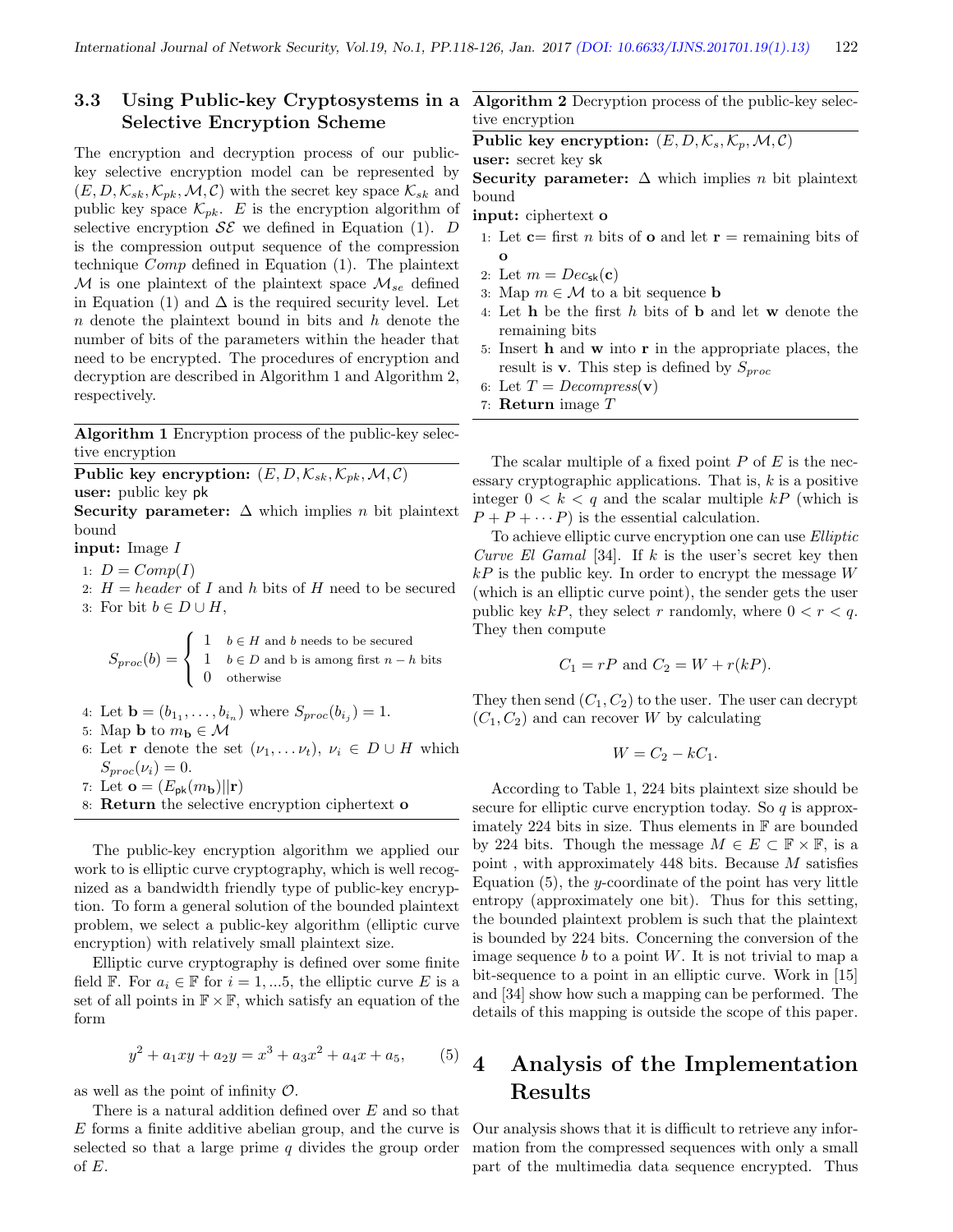the bounded plaintext problem can be solved by utilizing a wavelet rate-scalable compression technique, such as EZW and SPIHT. The public-key multimedia encryption can be achieved by selectively encrypting a small important part of the multimedia data sequence. Here, the encryption process  $E_{proc}$  can be elliptic curve public-key encryption. The plaintext, in our work is bounded in 224 bits in order to utilize a elliptic curve public-key encryption secured for 2015.

To select the "most important part" from the multimedia sequence generated by compression  $Comp(\cdot)$ , the image sequence is first analyzed by per element.



Figure 3: Image mean value distribution map of the USC test set

Usually there are two parts of a compression sequence, the general encoding settings (the header part) and the data part. For the header part, coding parameters such as compression rate, input output image dimensions, quality requirement and package indicators are not considered as necessary elements to be kept private, so no need to encrypt.

However, some important parameters related with image content or unique image identification information are necessary to be protected or tested to see if they should be protected.

For example, the initial threshold value and the mean value of the image in the EZW compression should be encrypted. The DC component of the wavelet transform in SPIHT compression should also be encrypted. The encoding threshold or DC component is considered as a necessary element because it is determined by both the original image features and the wavelet transform. Leaving the image mean value in the clear may result in leaking important information such as the background color or image shooting time. As shown in Figure. 3, it is natural to expect most images have the mean value near the middle point of the entire gray level, which is 128. However, an image with very dark or white background laying on the side parts of the map will leak information easily.

Both EZW and SPIHT compression techniques were implemented in our experiments. To satisfy the bounded plaintext requirement for the elliptic curve public-key encryption, 224 bits are selected from each rate scalable compression sequence. As listed in Table 4, for the EZW compression, the initial threshold, image mean value and

Table 4: Plaintext selection of EZW and SPIHT sequences

|              | Plaintext reconstruction       | Bit location |  |
|--------------|--------------------------------|--------------|--|
| <b>EZW</b>   | image mean within the header   | $56 - 63$    |  |
| <b>EZW</b>   | initial threshold value        | $64 - 71$    |  |
| <b>EZW</b>   | package data                   | 72 - 279     |  |
| <b>SPIHT</b> | DC component within the header | $105 - 112$  |  |
| <b>SPIHT</b> | package data                   | $113 - 328$  |  |



Figure 4: Proposed asymmetric encryption model-encryption process



Figure 5: Proposed asymmetric encryption model-decryption process

Table 5: Data replacement attack of encrypted bit streams

| <b>PSNR</b>        | <b>Bike</b> | Girls   | Lena    |
|--------------------|-------------|---------|---------|
| Inserting zeros    | 10.6713     | 9.6280  | 11.8726 |
| Inserting ones     | 7.8563      | 14.8034 | 13.4597 |
| Shifting over      | 10.3656     | 14.8034 | 14.3145 |
| Inserting          |             |         |         |
| another bit-stream | 9.6015      | 14.8034 | 12.0017 |

the followed sequence data are selected to form 224 bits plaintext. 55 bits header information are skipped. For the SPIHT compression, all the header information except the DC component are skipped. The plaintext starts at the 105th bit. The reference EZW compression codec used in our experiment was developed by video and image processing laboratory at Purdue University [3, 26, 28, 29].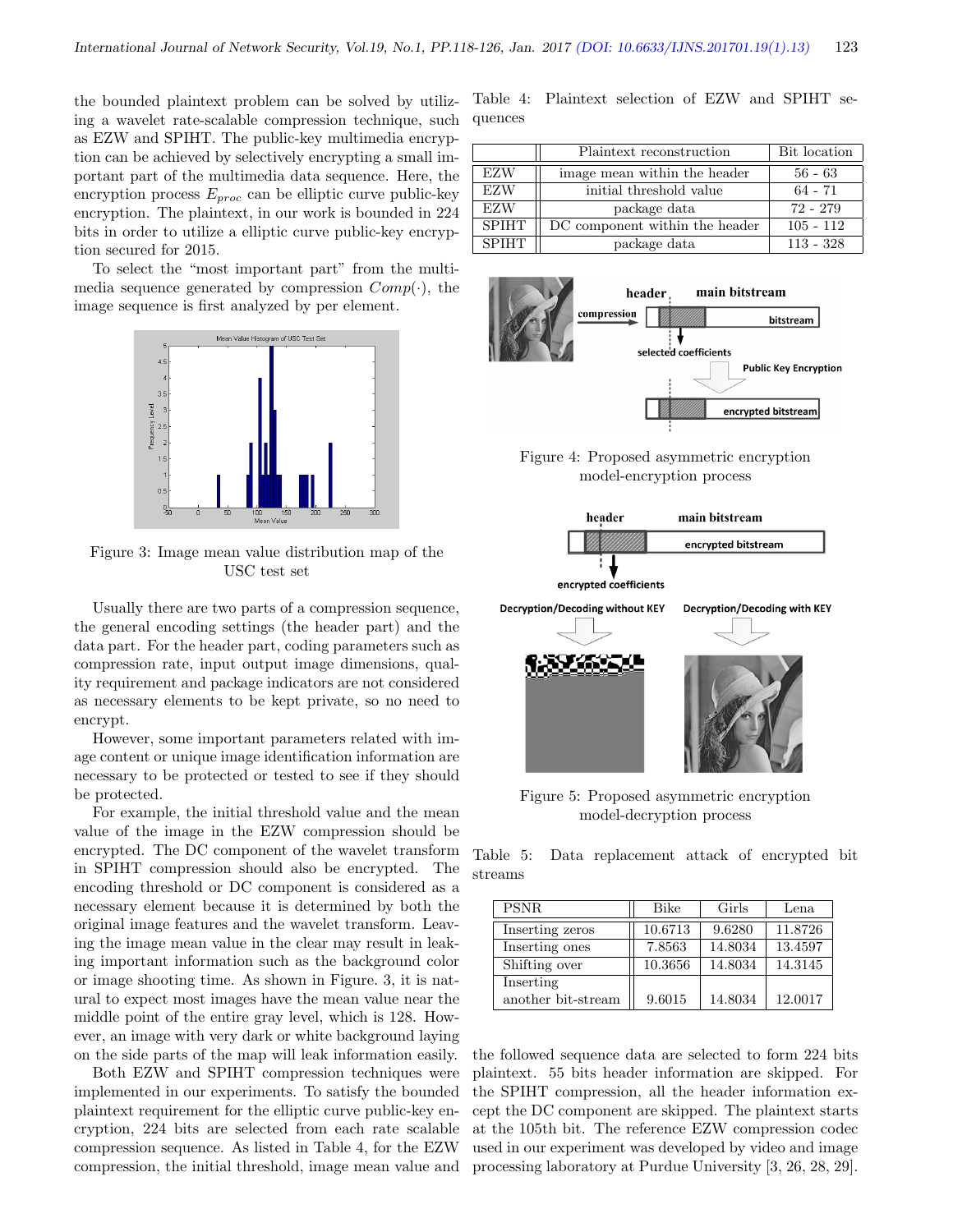|                 |                               | Encryption | Plaintext     | PSNR of            | Number of      |
|-----------------|-------------------------------|------------|---------------|--------------------|----------------|
| Method          | Image                         | data ratio | length (byte) | decompressed image | ECC encryption |
| Uhl[22, 21]     | angiogram $512 \times 512$    | 20\%       | 6554          | 9.90               | 234            |
| Uhl[22, 21]     | lena $512 \times 512$         | $20\%$     | 6554          | 9.77               | 234            |
| Lian[18]        | lena $128 \times 128$         | $13.4\%$   | 274           | N/A                | 10             |
| Lian[18]        | village $512 \times 512$      | $16.8\%$   | 5505          | N/A                | 197            |
| Lian[18]        | boat $256 \times 256$         | 10.8%      | 885           | N/A                | 32             |
| Brahimi[2]      | radiological $256 \times 256$ | 11.6%      | 954           | 7.47               | 34             |
| Salama[28]      | bike $512 \times 512$         | $0.1\%$    | 32            | $9.48^{2}$         | 1.14           |
| Salama[28]      | barbara $512 \times 512$      | $0.1\%$    | 32            | $14.08^{3}$        | 1.14           |
| Proposed Method | lena $512 \times 512$         | $0.09\%$   | 28            | 5.06               |                |
| Proposed Method | girls $512 \times 512$        | $0.09\%$   | 28            | 7.34               |                |
| Proposed Method | bike $512 \times 512$         | $0.09\%$   | 28            | 2.14               |                |

Table 6: Encryption data ratio compared with other existing methods



Figure 6: Decrypted images of EZW (middle) and SPIHT (right) sequences with and without a correct secret key (a) "lena" (b) "bike" (c) "girl"

The reference SPIHT compression codec used is developed by René Puchinger.

The compression bit rate is 1 bit per pixel for both EZW and SPIHT compression.

As shown in Figure 4 and Figure 5, the encryption process of our asymmetric encryption model reads and compresses one original image. The sequence analysis is performed in the compression process. Essential elements  $(h \text{ bits})$  within the header and the first 224−h bits within the data sequence are marked and then encrypted by the elliptic curve public-key encryption.

The decryption process reads the encrypted sequence and performs the sequence analysis to decide the plaintext location. The public-key decryption algorithm is then performed to recover the plaintext and merge it into the compression sequence. The decompression process generates a desired image or a severely destroyed image if the public-key decryption is not performed by a correct secret key. As listed in Figure 6, the decryption output images without a correct secret key represents no useful information at all.

To confirm the encrypted sequences provide security with a small plaintext length, the data replacement attack is tested also.

We assume the eavesdropper obtained an encrypted sequence with a small cyphertext, they can apply the data replacement [24] attacks to it by simply inserting constant bits or other sequence data. We performed several typical data replacement such as inserting zero, inserting one, shifting over and inserting another bitstream to the encrypted sequence. Table 5 illustrates the decompression image quality of these data replacement. The plaintext length is 224 bits, image size is  $512 \times 512$ , "bike", "girls" and "lena" testing images were tested. The poor decompression quality proved again that the encrypted part of the bitstream represented most important information of the image. Simple data replacements does not reveal any information.

To compare our proposed method with all the existing methods, the encryption parameters are listed in Table 6. Different images are selectively encrypted by different methods to be transmitted securely. The extremely poor reconstruction quality indicated that a satisfied security level can be achieved by encrypting by different data ratios. (Notice that, poor reconstruction quality can be shown by low PSNR or visually illustrated as well. The " $N/A$ " in Table 6 means the reconstruction quality was visually illustrated but no PSNR values were measured.) The plaintext sizes are calculated by assuming all the images are compressed to one bit per pixel. Notice that the smaller size images require much lower plaintext size using same method. For the images in same size, our previous work [28] and this proposed method achieved good security by using much lower plaintext sizes. To apply common public-key encryption algorithms, such as elliptic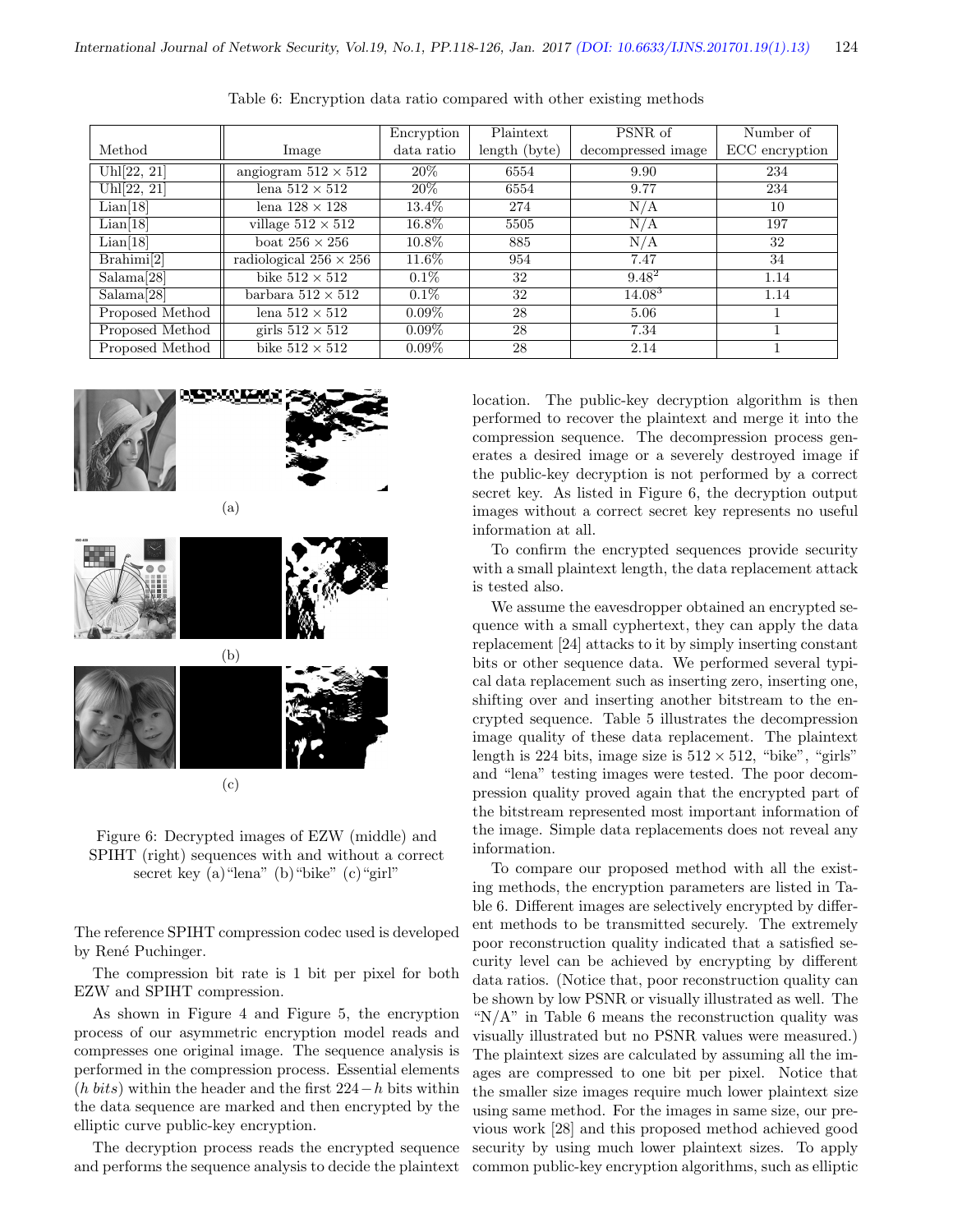curves encryption, our proposed method is the only one that enables public-key media content encryption without encrypting the original data repeatedly.

Common traditional media content encryption [2, 18, 21, 22, 28], simply selecting part of (for example, 20%) the original media content, are not designed to cooperate with asymmetric encryption. The plaintext size dramatically increases as the original image size increases. Targeting at finding only the essential part of the original image content,

Here we have formalized the key problem to asymmetric media content encryption and have solved it for the first time, which makes asymmetric media encryption practical.

### 5 Conclusion

As far as we know, this paper is the first paper that advocates using selective multimedia encryption with a publickey encryption scheme.

All other work in the selected encryption area have advocated to use symmetric encryption or some hybrid approach (use of public-key and symmetric key cryptosystems).

The key problem to asymmetric media content encryption has been formally defined and analyzed. Solutions to this problem have been proposed. The encryption security was tested by multiple methods such as image quality test, sequence correlation test and cryptographic security analysis. The public-key selective multimedia encryption model was proposed based on elliptic curve public-key encryption and two rate scalable compression techniques. Experimental results confirmed a successful implementation of a secured public-key selective multimedia encryption.

## References

- [1] E. Barker, W. Barker, W. Burr, W. Polk, and M. Smid, Recommendation for Key Management, Part 1: General (revised), NIST Special Publication, Citeseer, 2006.
- [2] Z. Brahimi, H. Bessalah, A. Tarabet, and M. K. Kholladi, "A new selective encryption technique of JPEG2000 codestream for medical images transmission," in IEEE 5th International Multi-Conference on Systems, Signals and Devices (IEEE SSD'08), pp. 1–4, 2008.
- [3] Edward J Delp, Paul Salama, Eduardo Asbun, Martha Saenz, and Ke Shen, "Rate scalable image and video compression techniques," in IEEE 42nd Midwest Symposium on Circuits and Systems, vol. 2, pp. 635–638, 1999.
- [4] N. F. El Fishawy and O. M. Abu Zaid, "Quality of encryption measurement of bitmap images with RC6,

MRC6, and rijndael block cipher algorithms," International Journal of Network Security, vol. 5, no. 3, pp. 241–251, 2007.

- [5] D. S. Abd Elminaam, H. M. Abdual-Kader, and M. M. Hadhoud, "Evaluating the performance of symmetric encryption algorithms," International Journal of Network Security, vol. 10. no. 3, pp. 216–222, 2010.
- [6] J. B. Feng, I. C. Lin, C. S. Tsai, and Y. P. Chu, "Reversible watermarking: current status and key issues," International Journal of Network Security, vol. 2, no. 3, pp. 161–170, 2006.
- [7] E. Fujisaki and T. Okamoto, "Secure integration of asymmetric and symmetric encryption schemes," in Advances in Cryptology (CRYPTO'99), pp. 537–554, Springer, 1999.
- [8] B. Furht, D. Socek, and A. M. Eskicioglu, Fundamentals of Multimedia Encryption Techniques, Multimedia Security Handbook, 2004.
- [9] D. Giry and P. Bulens, "Keylength–cryptographic key length recommendation," 2009. (http://www. keylength.com)
- [10] M. E. Hellman, "An extension of the shannon theory approach to cryptography," IEEE Transactions on Information Theory, vol. 23, no. 3, pp. 289–294, 1977.
- [11] ECRYPT II and D. SYM, "Ecrypt II," 2011.
- [12] I. A. Ismail, M. Amin, and H. Diab, "A digital image encryption algorithm based a composition of two chaotic logistic maps," International Journal of Network Security, vol. 11, no. 1, pp. 1–10, 2010.
- [13] X. Kang, W. Zeng, and J. Huang, "A multi-band wavelet watermarking scheme," International Journal of Network Security, vol. 6, no. 2, pp. 121–126, 2008.
- [14] A. K. Lenstra, Key Lengths, The Handbook of Information Security, Springer, 2004. (https://infoscience.epfl.ch/record/164539/ files/NPDF-32.pdf)
- [15] B. King, "Mapping an arbritrary message to an elliptic curve when defined over gf  $(2^n)$ ," International Journal of Network Security, vol. 8, no. 2, pp. 169– 176, 2009.
- [16] A. K. Lenstra and E. R. Verheul, "Selecting cryptographic key sizes," in Public Key Cryptography, LNCS 1751, pp. 255–293, Springer, 2001.
- [17] Z. N. Li, M. S. Drew, and J. Liu, "Image compression standards," in Fundamentals of Multimedia, pp. 281– 315, Springer, 2014.
- [18] S. Lian, J. Sun, D. Zhang, and Z. Wang, "A selective image encryption scheme based on JPEG2000 codec," in Advances in Multimedia Information Processing  $(PCM'04)$ , pp. 65–72, Springer, 2005.
- [19] X. Liu and A. M. Eskicioglu, "Selective encryption of multimedia content in distribution networks: Challenges and new directions," in Communications, Internet & Information Technology, pp. 527–533, 2003.
- [20] A. J. Menezes, P. C. Van Oorschot, and S. A. Vanstone, Handbook of Applied Cryptography, CRC press, 1996.

<sup>2</sup>Numbers are read from plotes in the paper [28].

<sup>3</sup>Numbers are read from plotes in the paper [28].